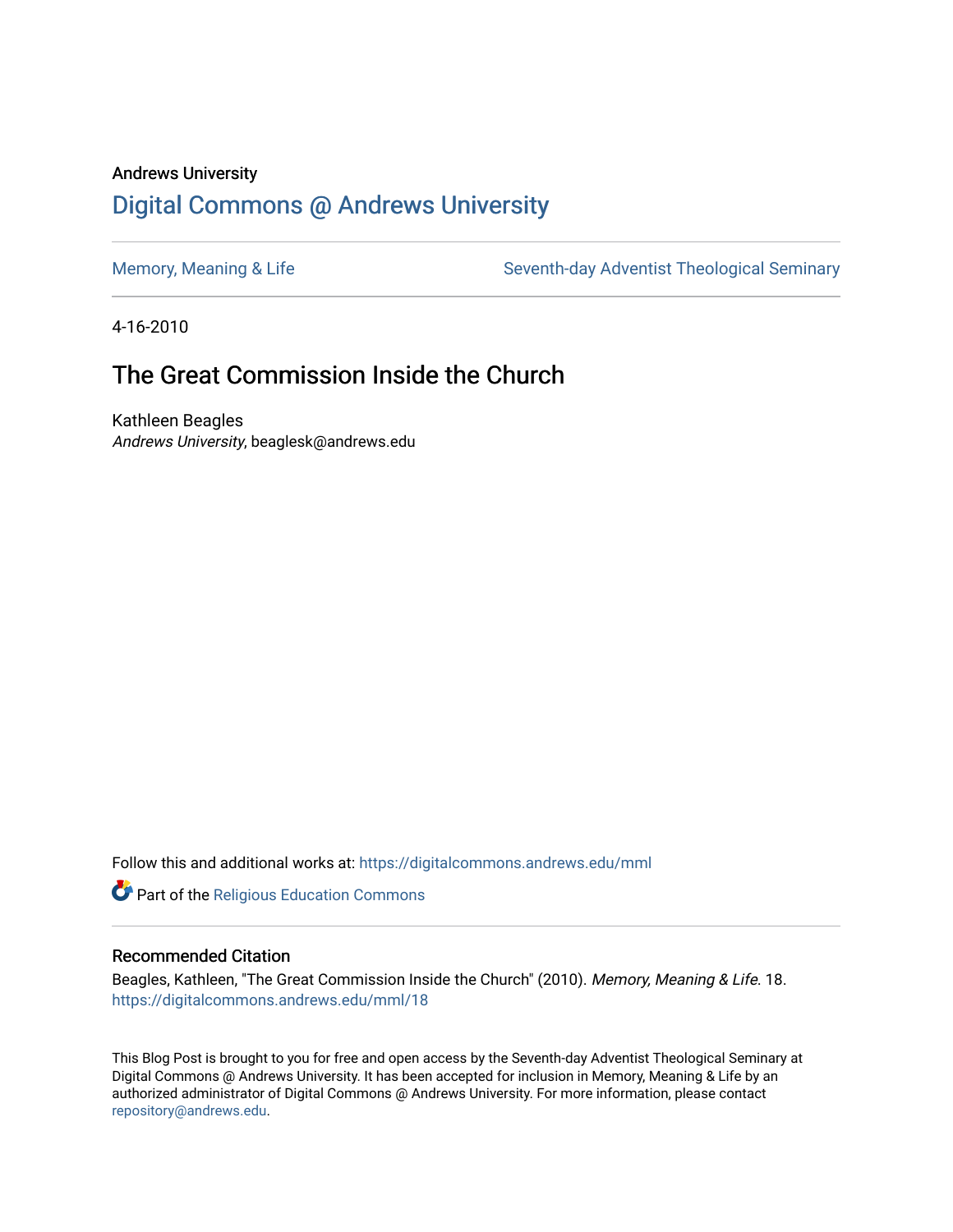The Wayback Machine - http://web.archive.org/web/20120512062858/http://www.memorymeaningfaith.org/blog/2010/…

# **[Memory, Meaning & Faith](http://web.archive.org/web/20120512062858/http://www.memorymeaningfaith.org/blog/)**

[Main](http://web.archive.org/web/20120512062858/http://www.memorymeaningfaith.org/blog) [About](http://web.archive.org/web/20120512062858/http://www.memorymeaningfaith.org/blog/about.html) [Archives](http://web.archive.org/web/20120512062858/http://www.memorymeaningfaith.org/blog/archives.html) April 16, 2010 **The Great Commission Inside The Church**



## **What Can Our Beginnings Teach Us For Our Future?**

Most parents try to train their children well. They want to see them grow up well-informed, well-balanced, and good citizens. Imagine how God feels about His children. A system of religious education existed in the Old Testament. Jesus Himself started the training process in the Christian church with His disciples. And He left us with a Great Commission to train God's children as they become adopted into His family and continue to grow.

The verbs we associate with Christ's Great Commission are *go, preach, baptize,* and *teach*. [Mark 16:15-18](http://web.archive.org/web/20120512062858/http://www.biblestudytools.com/interlinear-bible/passage.aspx?q=Mark+16%3A15-18&t=kjv) (KJV) gives a version of the Great Commission that uses the word *preach* [Greek: *[kerusso](http://web.archive.org/web/20120512062858/http://www.biblestudytools.com/lexicons/greek/nas/kerusso.html)*],

which implies being a public crier of the truth. [Matthew 28:18-20](http://web.archive.org/web/20120512062858/http://www.biblestudytools.com/interlinear-bible/passage.aspx?q=Mark+16%3A15-18&t=nas) uses the words *teach* [*[matheteuo](http://web.archive.org/web/20120512062858/http://www.biblestudytools.com/lexicons/greek/nas/matheteuo.html)*] and *teaching* [*[didasko](http://web.archive.org/web/20120512062858/http://www.biblestudytools.com/lexicons/greek/nas/didasko.html)*], which indicate that we are to make ongoing students, to disciple, and to share information.

Does the New Testament outline a pedagogical methodology for this important teaching? Perhaps not overtly. However, the very use of the word *[matheteuo](http://web.archive.org/web/20120512062858/http://www.biblestudytools.com/lexicons/greek/nas/matheteuo.html)* as opposed to the verb *matheo* (which is not used in the New Testament) indicates that the teaching/learning being described in the Great Commission is one in which the learner does not only take in information, but becomes attached to the teacher and his/her conduct of life. The very verb choice here speaks volumes about potential methodologies as well as teacher qualifications.

## **Fulfilling The Whole Great Commission**

The Adventist church has a program in place for *going*. Our missionary program is unparalleled and is continually being finetuned. We also have a program for *preaching* and *baptizing*—ministerial training at many levels, a worldwide satellite program, Internet preaching/evangelism—and all of this is faithfully followed up by *baptizing*, often called *reaping*. Unfortunately we seem much more intentional about publicly crying the truth (preaching) than we do in making disciples and ongoing students (teaching).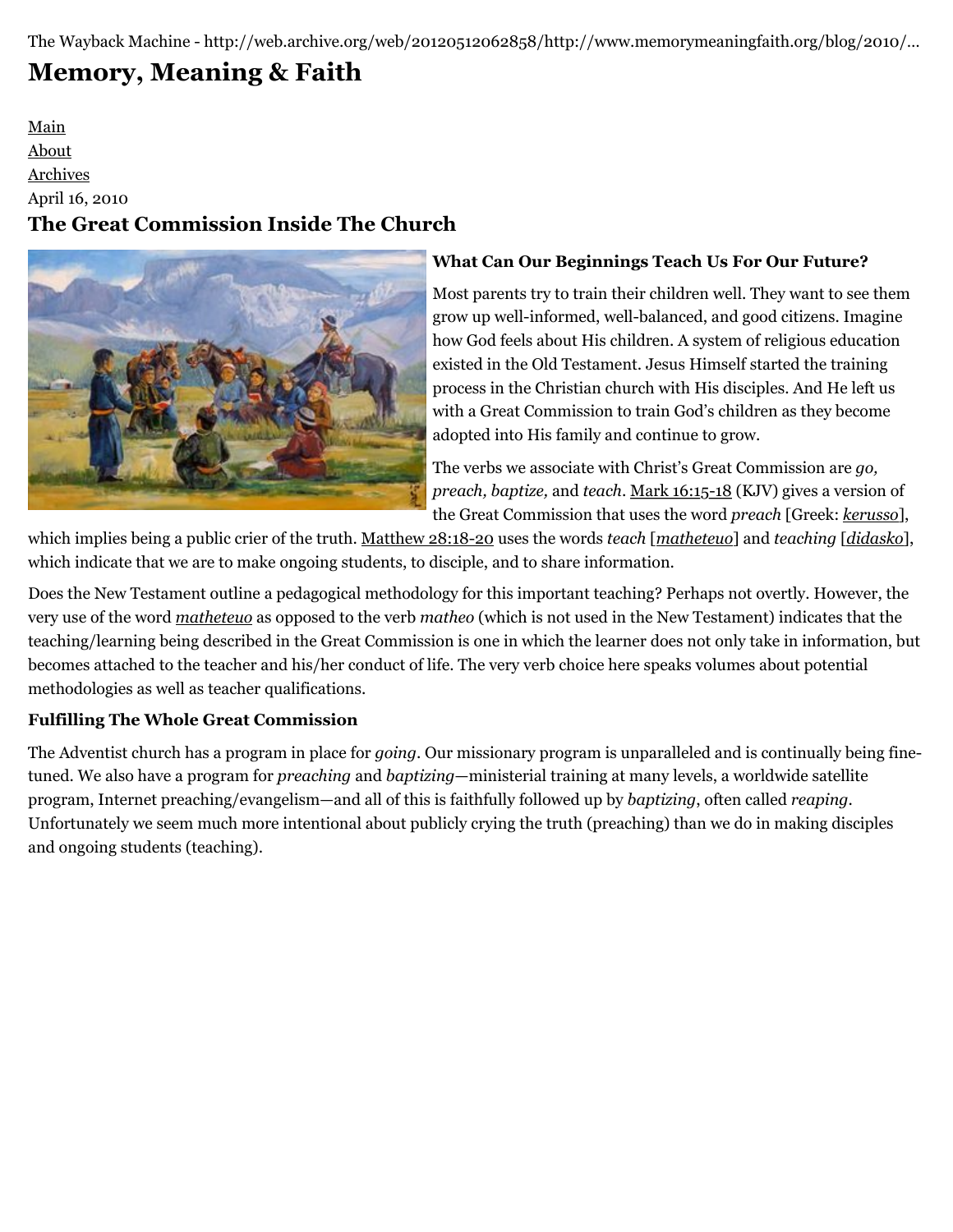

So, what exactly has God commissioned us to do?

Seventh-day Adventists have done very well at the commissioned tasks of *going*, *preaching*, and *baptizing*. We also have an inspired and continually growing *teaching* system in our church schools. These are laudable attempts at fulfilling the commission. But as our church grows, we are experiencing a growing disconnect between the two functions. Our international church membership (God's growing family) is rapidly outgrowing any hope of having access, physically or financially, to our church school system.

It is obvious that *teaching* in the Great Commission refers not only to denomination run formal education, but to training people to be well-informed, maturing disciples of Christ and fully functioning Adventist Church members. There is a function of *teaching* that must come not only before, but after *baptizing*, and that is **not** exclusively the function of our church schools.

Otherwise, might not many run the risk of spiritual malnourishment even while being involved in weekly praise and worship, similar to the situation during the Dark Ages?

## **Current Sources Of Ongoing Teaching**

Some of this *teaching* comes to the local church members through the "foolishness of *preaching*" [\(1 Cor 1:21](http://web.archive.org/web/20120512062858/http://www.biblestudytools.com/nas/1-corinthians/1-21.html)). But to a church organization that has so much light on the principles of education, we cannot see *preaching* alone as the complete fulfillment of the commission to *teach*. Without a set curriculum for our pastors to follow from the pulpit, preaching does not fill the need for intentional, comprehensive teaching.

Some *teaching* comes to the local church members through the avenue of Sabbath school. However, the subject matter of the adult Bible study guides used in Sabbath school is not decided in a manner that would suggest that it is meant to be an overarching curriculum for the teaching fulfillment of the Great Commission. In fact, the need for ongoing religious education in the church is so little felt that Sabbath school, in many venues, appears to be dying.

What *is* our system for teaching believers in the local church? Don't God's children need training in such things as how to share their faith; how to function as family-unit witnesses to a splintered world; Christian principles of personal money and possession management; how to involve children and young people in a personal engagement with God and their church; and even facilitating intentional practices that foster the fully reconciled and transformed Christian life?

## **Intentional Religious Education**

 $\overline{\phantom{a}}$ 

Imagine if we added an intentional religious education component to the organizational structure we already use—something transcending the preaching/baptizing ministry and formal Christian education—and planned our fulfillment of the Great Commission from such a paradigm. How much more effective we would be in providing the needed training to our evergrowing church membership?

And, imagine as well, that this education was based on *matheteuo*, discipleship, being in relationship with a teacher, and not simply *matheo*, learning without any attachment. *The methodology*, then, could come straight from <u>[Deuteronomy 6:5-9](http://web.archive.org/web/20120512062858/http://www.biblestudytools.com/nas/deuteronomy/passage.aspx?q=Deuteronomy+6:5-9)</u>. Those qualified to teach would be those who loved the Lord their God with all their hearts and souls, who had let Him write His law in their hearts, and who were then willing to "teach diligently" the rest of God's children as they all went about their daily lives.

*The learning objective* of this diligent teaching would be for the students (God's children) "to attain to the unity of the faith, and of the knowledge of the Son of God, to a mature man, to the measure of the stature which belongs to the fullness of Christ" ([Eph 4:13](http://web.archive.org/web/20120512062858/http://www.biblestudytools.com/nas/ephesians/4-13.html), NASB).Such intentional discipleship training not only would inform, but also transform God's children. It would prepare them for full citizenship in His kingdom and keep them part of a viable, growing, and united church until He comes to take them home.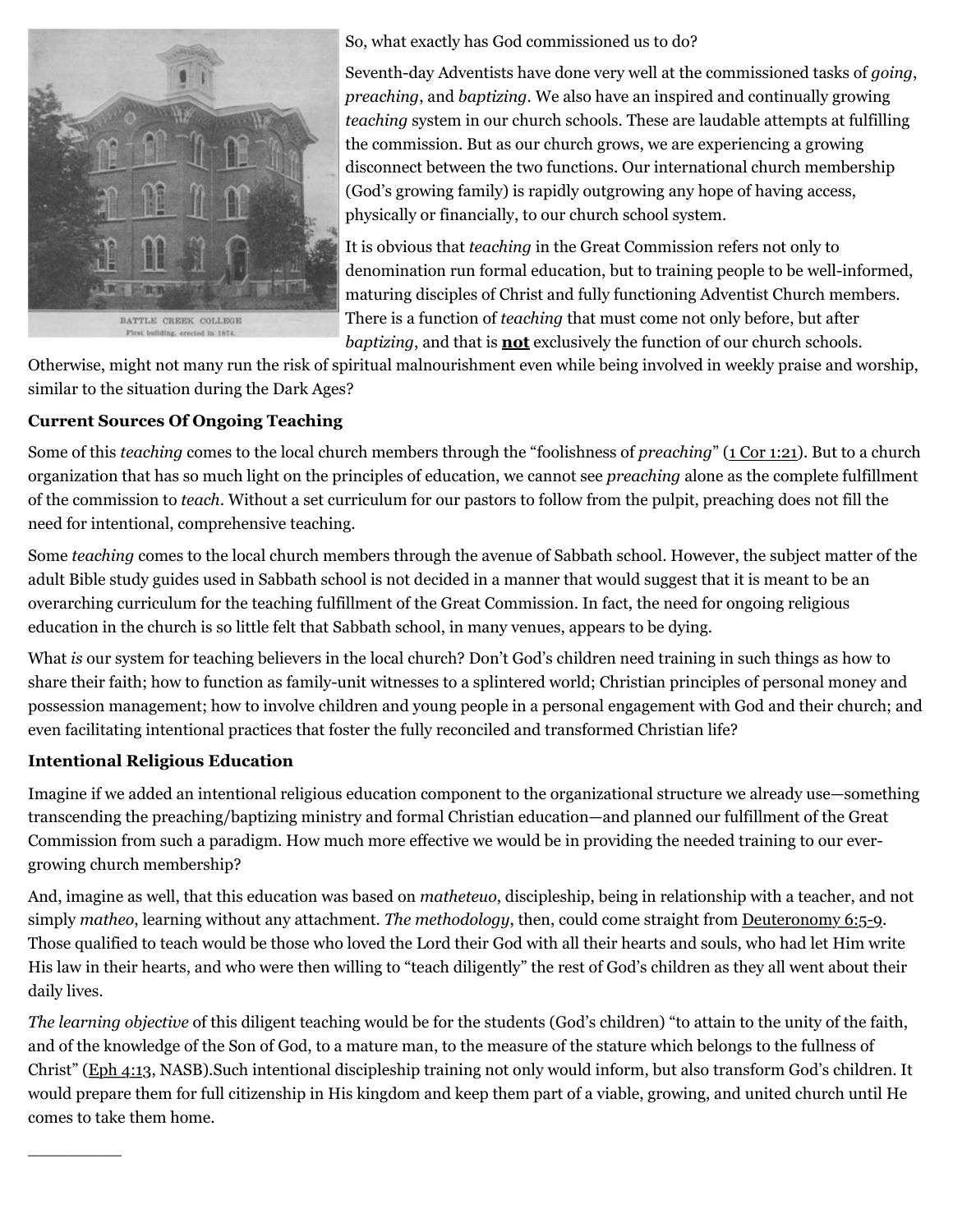

Kathy Beagles, PhD, is an assistant professor of Religious Education at the Seventh-day Adventist Theological Seminary. She has been active in the formal educational setting on various levels, as well as spending ten years developing Sabbath School curriculum for young people and training Sabbath School leaders around the world.

Posted by [Kathy Beagles](http://web.archive.org/web/20120512062858/http://profile.typepad.com/kbeagles) on April 16, 2010 in [Missions and Ministry](http://web.archive.org/web/20120512062858/http://www.memorymeaningfaith.org/blog/missions-and-ministry/) | [Permalink](http://web.archive.org/web/20120512062858/http://www.memorymeaningfaith.org/blog/2010/04/the-great-comission-inside-the-church.html) [Save to del.icio.us](http://web.archive.org/web/20120512062858/http://del.icio.us/post) |

#### **Comments**

**D**You can follow this conversation by subscribing to the [comment feed](http://web.archive.org/web/20120512062858/http://www.memorymeaningfaith.org/blog/2010/04/the-great-comission-inside-the-church/comments/atom.xml) for this post.

I like this concept very much, and wonder, given our emphasis on education, why we don't do better at it. I have seen other denominations turn their Sunday school sessions, or Sunday afternoon sessions, into more formal seminar, class like settings where church members can take courses in Old or New Testament, or theology, or even Biblical languages. I'm not sure if this is part of what you are talking about.

In referring to "discipling" you touch on a broader concept than we think of when we say "teaching." The former suggests a kind of ongoing relationship where mentoring and leading by example takes place. This happens infrequently in our churches, and I would like to know what you think can practically be done to improve it.

#### Posted by: [Nicholas Miller](http://web.archive.org/web/20120512062858/http://profile.typepad.com/npmiller) | [April 16, 2010 at 09:48 PM](http://web.archive.org/web/20120512062858/http://www.memorymeaningfaith.org/blog/2010/04/the-great-comission-inside-the-church.html?cid=6a01287656f488970c0133ecbe4192970b#comment-6a01287656f488970c0133ecbe4192970b)

First of all, I think we should collectively acknowledge the need for more "teaching" to happen in the church. Then, it must be decided what types of teaching will work best in each context. There are lots of things that can be done--one is simply to quit adapting "preaching" as the format for every church event--devotionals, seminars, prayer meetings, etc, and begin to use current "teaching methods" (see Wikipedia) based on educational theory and brain research.

Learner-based teaching methods are a step closer to discipling than is preaching because they are more of a dialogue than a monologue.

Discipling, teaching, and preaching were all done by Jesus. But, I believe they were done in that order of frequency, or perhaps even of importance. After Jesus preached to a multitude, he usually taught his disciples some additional or deeper material. And, their very interest in that teaching was due largely to their relationship with him.

Even if we add good and intentional learner-based teaching in our churches, I believe it will be the "coming alongside" relationships that will interest people in learning more. One qualitative research study done with college freshmen on a Christian campus showed that those students who had an active Bible study and prayer life could point to at least one specific adult in their lives who had themselves been passionate about Bible study and prayer.

#### Posted by: [Kathy Beagles](http://web.archive.org/web/20120512062858/http://profile.typepad.com/kbeagles) | [April 16, 2010 at 11:11 PM](http://web.archive.org/web/20120512062858/http://www.memorymeaningfaith.org/blog/2010/04/the-great-comission-inside-the-church.html?cid=6a01287656f488970c01347feea1a4970c#comment-6a01287656f488970c01347feea1a4970c)

It seems to me that discipling refers to the "life together" quality that we ought to experience in the body of Christ. It just occurred to me that the concept of discipleship as a model for religious education is could be problematic in that it can make the student a disciple of the teacher, when in reality the student and the teacher are meant to be disciples of Christ. At least, I assume that what Christ meant by the great commission is that we are to make people his disciples, not ours.

Yet it also seems that the discipleship experience is coextensive with the life of the Christian, which includes teaching and being taught by other Christians. So my question would be How do we teach other Christians in the context of discipleship without making them our own disciples as opposed to Christ's?

#### Posted by: [David Hamstra](http://web.archive.org/web/20120512062858/http://profile.typepad.com/davidhamstra) | [April 18, 2010 at 12:28 PM](http://web.archive.org/web/20120512062858/http://www.memorymeaningfaith.org/blog/2010/04/the-great-comission-inside-the-church.html?cid=6a01287656f488970c0133ecc51ee8970b#comment-6a01287656f488970c0133ecc51ee8970b)

If we make the distinction that we are to make disciples for Christ and not for us then do we not separate ourselves from Christ? If we are in Christ and He in us then aren't those who learn from us the disciples of Christ though us? Who is it that does the work of discipleship? If it is us then we are mistaken because even Christ said it is not He who did the work but the Father. So it should be with us that it is not we who disciple but the Father in us. So to make disciples we are to be of the Father and indeed pick up our cross and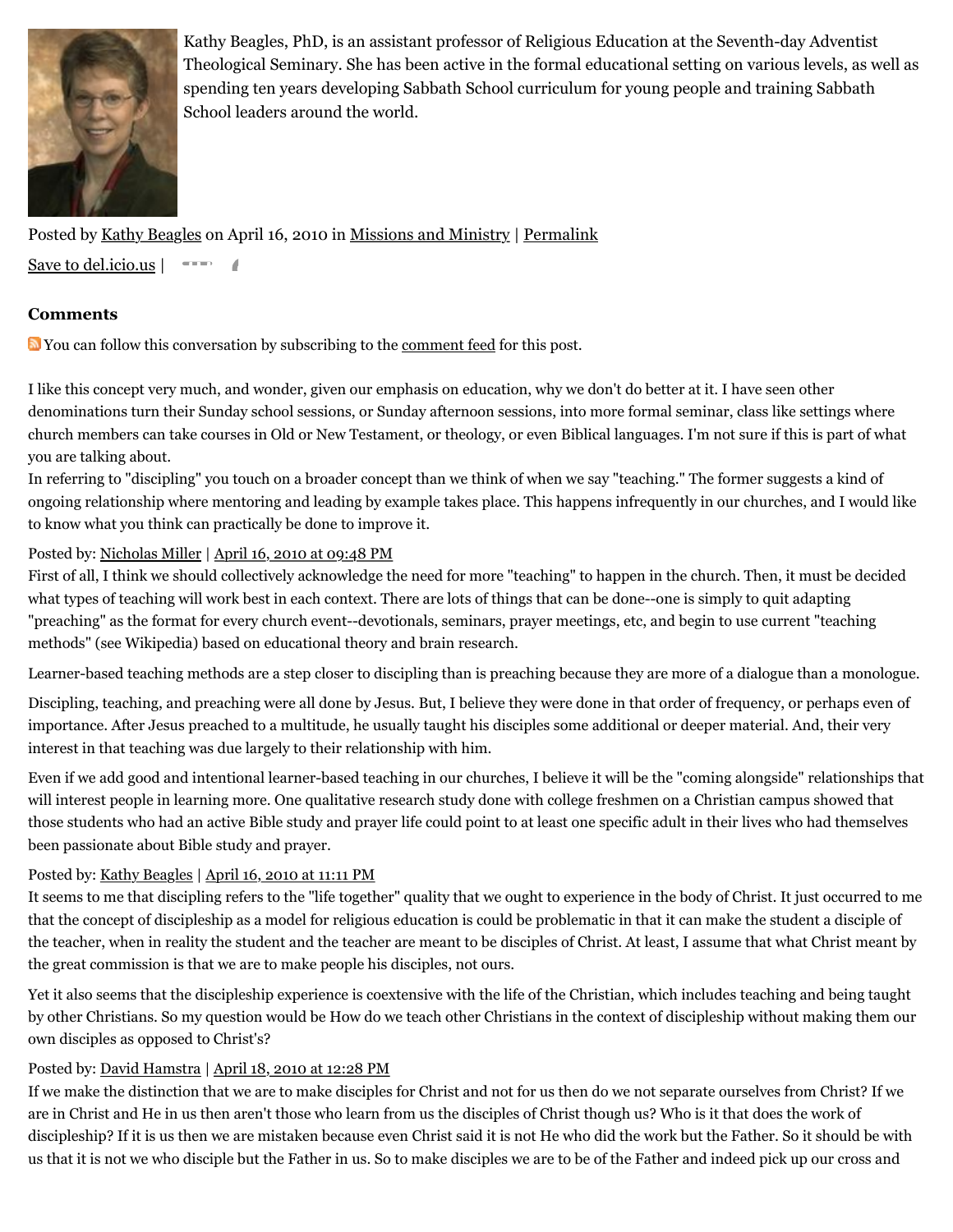follow Him.

#### Posted by: David de la Vega | [April 18, 2010 at 09:05 PM](http://web.archive.org/web/20120512062858/http://www.memorymeaningfaith.org/blog/2010/04/the-great-comission-inside-the-church.html?cid=6a01287656f488970c0133ecc70c63970b#comment-6a01287656f488970c0133ecc70c63970b)

David, on the question of Christ in us I think scripture is clear, Christ is in the Heavenly Sanctuary and the Holy Spirit is in us. The Holy Spirit is Christ's presence to us, but that does not make us Christ. So, no, I do not think making disciples of ourselves is the same as making disciples of Christ.

The broader theological question you raise is what the role of the church is in bringing Christ to the disciple. The protestant position has been that Christians have direct access to Jesus by the Holy Spirit. The Catholics, since Vatican II, have allowed for this personal dimension as well, but have historically believed that Christ is mediated through the church. And by church they mean the church with an unbroken line of disciple making going back to the 12 and ultimately Jesus. Adventists would say that apostolic succession come to us through the Scriptures and have tended to reduce discipleship to Bible study and prayer. The Catholics would respond that the only ones qualified to interpret scripture are those with the unbroken succession and have tended to reduce discipleship to clergy directed spiritual programs.

My question is, How do we keep our personal relationship with Jesus while at the same time having a corporate relationship with the Body. How do we maintain our discipleship with Christ will being discipled by (and discipling) others?

#### Posted by: [David Hamstra](http://web.archive.org/web/20120512062858/http://profile.typepad.com/davidhamstra) | [April 18, 2010 at 10:18 PM](http://web.archive.org/web/20120512062858/http://www.memorymeaningfaith.org/blog/2010/04/the-great-comission-inside-the-church.html?cid=6a01287656f488970c0133ecc751d1970b#comment-6a01287656f488970c0133ecc751d1970b)

My response would be that we do it with great vulnerability and humility. If we teach "about" Christ, but don't relate that teaching in any way to the process of spiritual growth in our own lives (He has taken my fears, removed my bitterness), then we are not "teaching for discipleship."

If we teach from our own lives without reference to the Spirit's having done great work in them, then we are making disciples to ourselves. (I keep the Sabbath, don't eat meat, so can you.) The idea, as it states in Deuteronomy, is to have something vital happening in our own lives, and then sharing with others what God has done in/for us. Paul stated it in 1 Cor. 1:11--follow me, AS I follow Christ.

As to your question, David, about how we keep our personal relationship with Jesus while at the same time having a corporate relationship with the body--I believe that is a vital question for every follower of Jesus.

Think about the very purpose of the spiritual gifts. Ephesians 4:11 points out that the gifts of apostles, and prophets, and evangelists, and pastors, and teachers is for the equipping (teaching) of the saints . . . to the building up of the body of Christ. That is religious education and discipling--and I don't believe these gifts are given only to full-time paid ministers. The goal of this "equipping" is that "we all attain to the unity of the faith, and of the knowledge of the Son of God, to a mature man, to the measure of the stature which belongs to the fulness of Christ (Eph 4:13). Part of what we will be doing in our disciping (and being discipled) is "speaking the truth in love" so that we "grow up in all aspects into Him, who is the head, even Christ (v. 15)."

These verses imply to me an element of walking alongside each other, sharing vulnerably from our own spiritual walk, holding one another accountable in love, and ourselves being open and submissive when love-truth is told to us.

Spiritual growth has a corporate element, for at least one reason to help us avoid spiritual pride and pride of opinion. That kind of pride is what leads to intentional, or inadvertent making disciples to ourselves instead of to Christ.

#### Posted by: [Kathy Beagles](http://web.archive.org/web/20120512062858/http://profile.typepad.com/kbeagles) | [April 19, 2010 at 11:31 AM](http://web.archive.org/web/20120512062858/http://www.memorymeaningfaith.org/blog/2010/04/the-great-comission-inside-the-church.html?cid=6a01287656f488970c01347ffa516f970c#comment-6a01287656f488970c01347ffa516f970c)

David, your question, "How do we keep our personal relationship with Jesus while at the same time having a corporate relationship with the Body. How do we maintain our discipleship with Christ will being discipled by (and discipling) others?", is answered by the word we are studying . . . discipleship. If the Spirit of Christ is in us we are both being discipled by Christ and discipling others. The Spirit works through us to reveal God. Christ was God revealing Himself to us. He sends to us His Spirit that we may reveal Him to the world and in so doing they too receive the Spirit of Christ. Discipleship is the fulfillment of Christ's words when He said, "I say to you, among those born of women there is no one greater than John; yet he who is least in the kingdom of God is greater than he." The relationship of discipleship is the Church and is the Gospel.

#### Posted by: David de la Vega | [April 20, 2010 at 08:47 PM](http://web.archive.org/web/20120512062858/http://www.memorymeaningfaith.org/blog/2010/04/the-great-comission-inside-the-church.html?cid=6a01287656f488970c0133ecd3a849970b#comment-6a01287656f488970c0133ecd3a849970b)

solid comments. but my questtion is "can teaching be done in the pulpit, if yes, can teaching serve as a substitute for preaching... so will it be correct to say... just teach?"

Posted by: dwayne | [May 11, 2010 at 02:34 PM](http://web.archive.org/web/20120512062858/http://www.memorymeaningfaith.org/blog/2010/04/the-great-comission-inside-the-church.html?cid=6a01287656f488970c0133ed7a520b970b#comment-6a01287656f488970c0133ed7a520b970b) Dwayne: I thought you'd never ask :-)